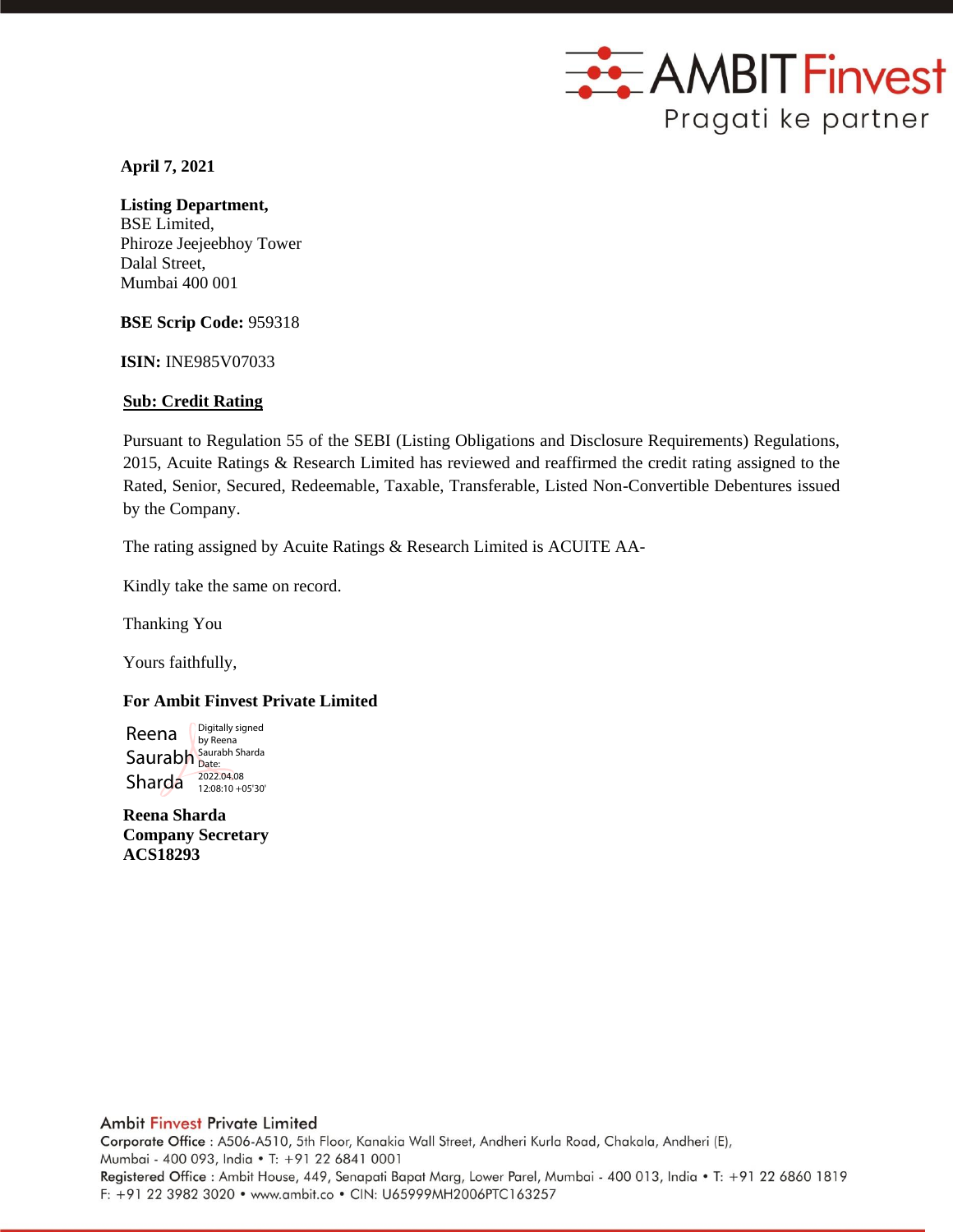

#### **Rating Letter - Intimation of Rating Action**

Letter Issued on: March 07, 2022 Letter Expires on: June 19, 2022 Annual Fee valid till: June 19, 2022

**Ambit Finvest Private Limited**

Ambit House, 449, Senapati Bapat Marg, Lower Parel, Mumbai 400013

Kind Attn.: Mr. Sanjay Dhoka, COO & CFO (Tel. No. 9820177648)

Dear Mr. Dhoka,

Sub.: Rating(s) Reaffirmed - Non-Convertible Debentures / Debt Instruments of Ambit Finvest Private **Limited** 

Please note that the current rating(s) and outlook, instrument details, and latest rating action for the aforementioned instrument are as under:

|                                   | Long Term Instruments | <b>Short Term Instruments</b> |
|-----------------------------------|-----------------------|-------------------------------|
| Total Rated Quantum (Rs. Cr.)     | 30.00                 | Not applicable                |
| Quantum of Enhancement (Rs. Cr.)  | Not applicable        | Not applicable                |
| Rating                            | <b>ACUITE AA-</b>     | Not applicable                |
| Outlook                           | Stable                | Not applicable                |
| Most recent Rating Action         | Reaffirmed            | Not applicable                |
| Date of most recent Rating Action | March 07, 2022        | Not applicable                |
| <b>Rating Watch</b>               | Not applicable        | Not applicable                |

Acuité reserves the right to revise the ratings, along with the outlook, at any time, on the basis of new information, or other circumstances which Acuité believes may have an impact on the ratings. Such revisions, if any, would be appropriately disseminated by Acuité as required under prevailing SEBI guidelines and Acuité 's policies.

This letter will expire on June 19, 2022 or on the day when Acuité takes the next rating action, whichever is earlier. It may be noted that the rating is subject to change anytime even before the expiry date of this letter. Hence lenders / investors are advised to visit [https://www.acuite.in/](http://www.acuite.in/) OR scan the QR code given above to confirm the current outstanding rating.

Acuité will re-issue this rating letter on June 20, 2022 subject to receipt of surveillance fee as applicable. If the rating is reviewed before June 19, 2022, Acuité will issue a new rating letter.

Suman Chawdhwy

Suman Chowdhury Chief Analytical Officer

Annexures: A. Details of the Rated Instrument B. Details of the rating prior to the above rating action

## **Acuité Ratings & Research Limited**

 SEBI Registered | RBI Accredited 708, Lodha Supremus, Lodha iThink Techno Campus, Kanjurmarg (East), Mumbai - 400042 | +91 22 49294000 SMS: +91 9969898000 | [www.acuite.in |](http://www.acuite.in/) CIN: U74999MH2005PLC155683